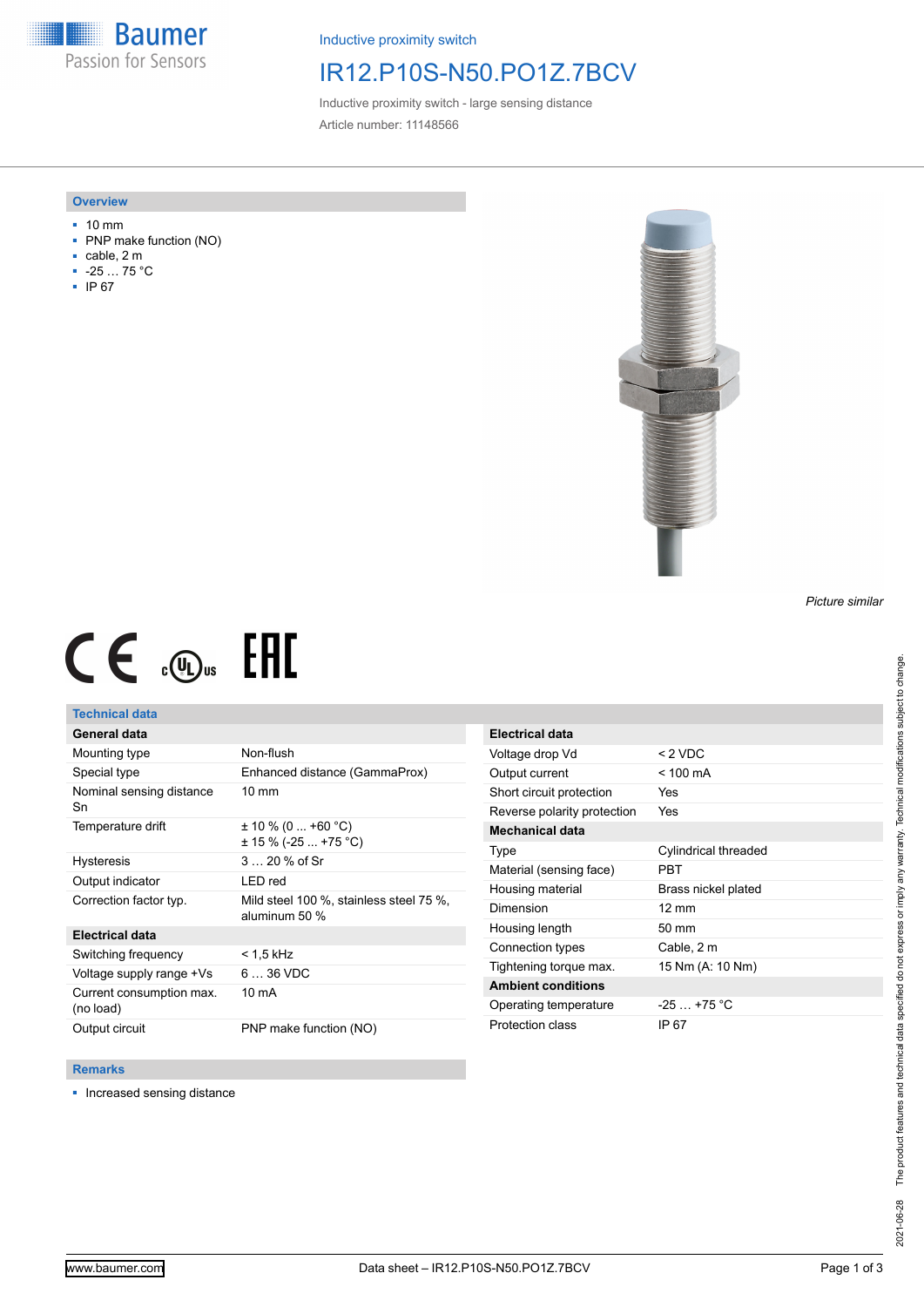

Inductive proximity switch

# IR12.P10S-N50.PO1Z.7BCV

Inductive proximity switch - large sensing distance Article number: 11148566

## **Dimension drawing**





**Correction factors for different mounting situation (approx.)**



| Mounting material | Correction factor |
|-------------------|-------------------|
| Mild steel        | $100\%$           |
| Stainless steel   | $100\%$           |
| Aluminum          | 100%              |



| Correction factor |
|-------------------|
| $105 \%$          |
| $100 \%$          |
| $100 \%$          |
|                   |



| Mounting material | Correction factor |
|-------------------|-------------------|
| Mild steel        | not possible      |
| Stainless steel   | not possible      |
| Aluminum          | 90%               |